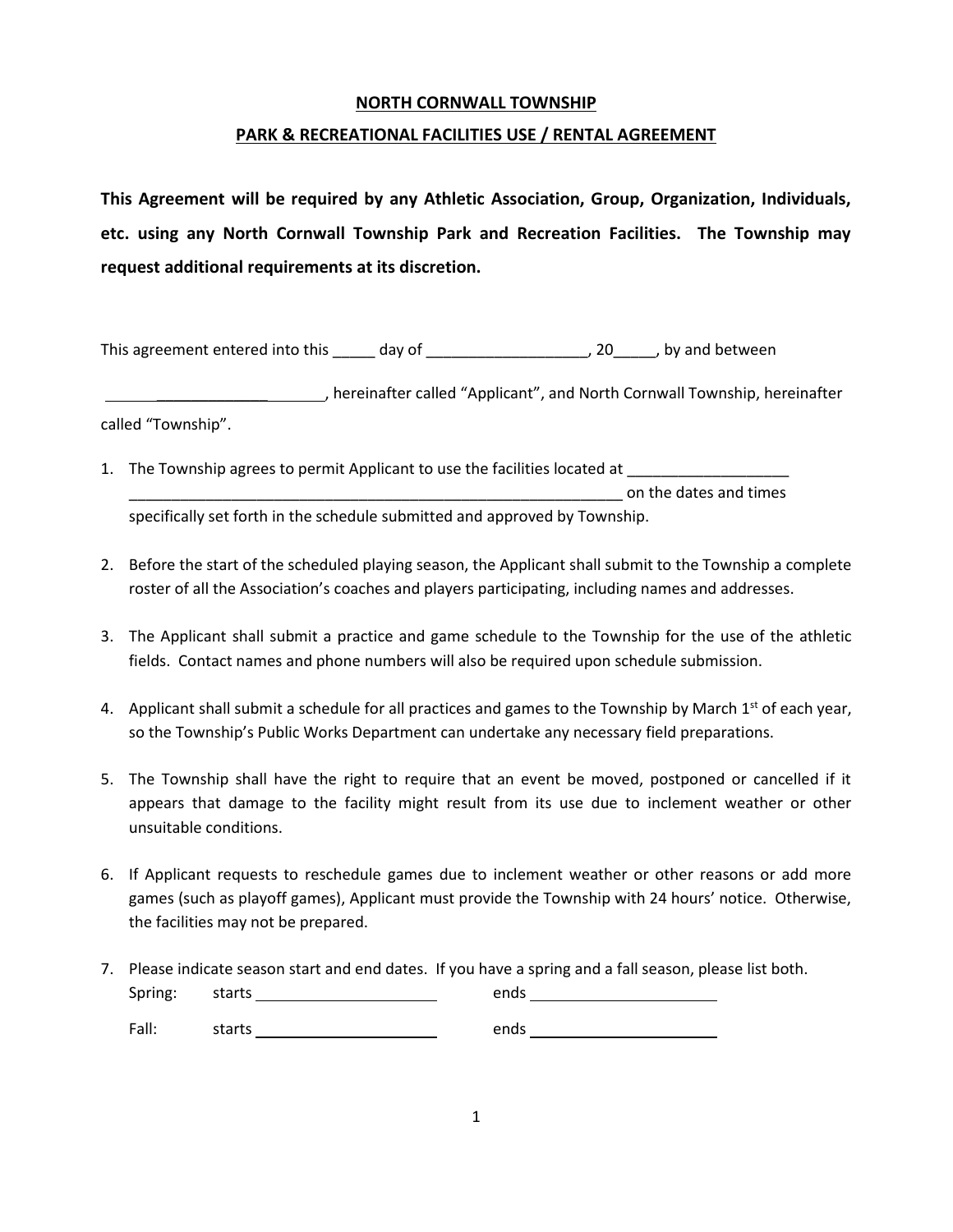Please indicate your field or facility proposed dates and daily usage times:

| Days:                  | Time of Day |  |
|------------------------|-------------|--|
| Type of Planned Event: |             |  |

- 8. The Applicant shall use the fields in the manner in which such facilities were designed and for their intended purpose only.
- 9. Waivers: The Applicant volunteer participants, who coach, maintain the fields, and/or operate the concession shed, shall complete the attached Exhibit "A" North Cornwall Township Volunteer Waiver Form. A copy of all NCT waiver forms shall be submitted to North Cornwall Township.
- 10. Background Checks: The Applicant shall submit confirmation that all volunteers, who coach, maintain the fields, and/or operate the concession shed had a child abuse clearances and criminal background checks within the past five (5) year period. Applicants shall submit a completed Clearance Verification form, as provided by NCT.
- 11. Field Maintenance: The Applicant shall be responsible for athletic field maintenance as outlined in the attached Exhibit "B".
- 12. Concession Shed Volunteers / Operators: Applicants renting and/or operating the concession shed shall be responsible for making all volunteers operating the concession, have a North Cornwall Township Volunteer Waiver Form within the concession shed.
- 13. Cleaning: After each use of the facilities, the Applicant agrees to clean up all trash and rubbish, practice good recycling efforts, and leave the premises in a clean and orderly condition. This includes removal of any items left behind by any participant or spectator. Applicant shall also be responsible for turning off lights, appliances and locking exterior doors of the concession building. Applicant shall put all equipment away and lock equipment storage shed doors.
- 14. The Applicant shall file a copy of its liability insurance policy naming North Cornwall Township as an additional insured in the amount of no less than \$1,000,000 before the use of any facilities will be granted. All Certificates of Insurance must be provided to the Township before the first game or practice begins. You will not be permitted to use the facilities until documentation is received.
- 15. This Agreement shall be in existence through the end of the calendar year for activities with both a spring and fall schedule. If a limited period of use is specified in Paragraph 7, then the Agreement shall be in effect through the end of the specified use period.
- 16. In case of vandalism, or lack of control of the spectators, or any violation of any terms of this contract by the Applicant, the Township shall be entitled to revoke use of the field by the Applicant with 10 days' written notice.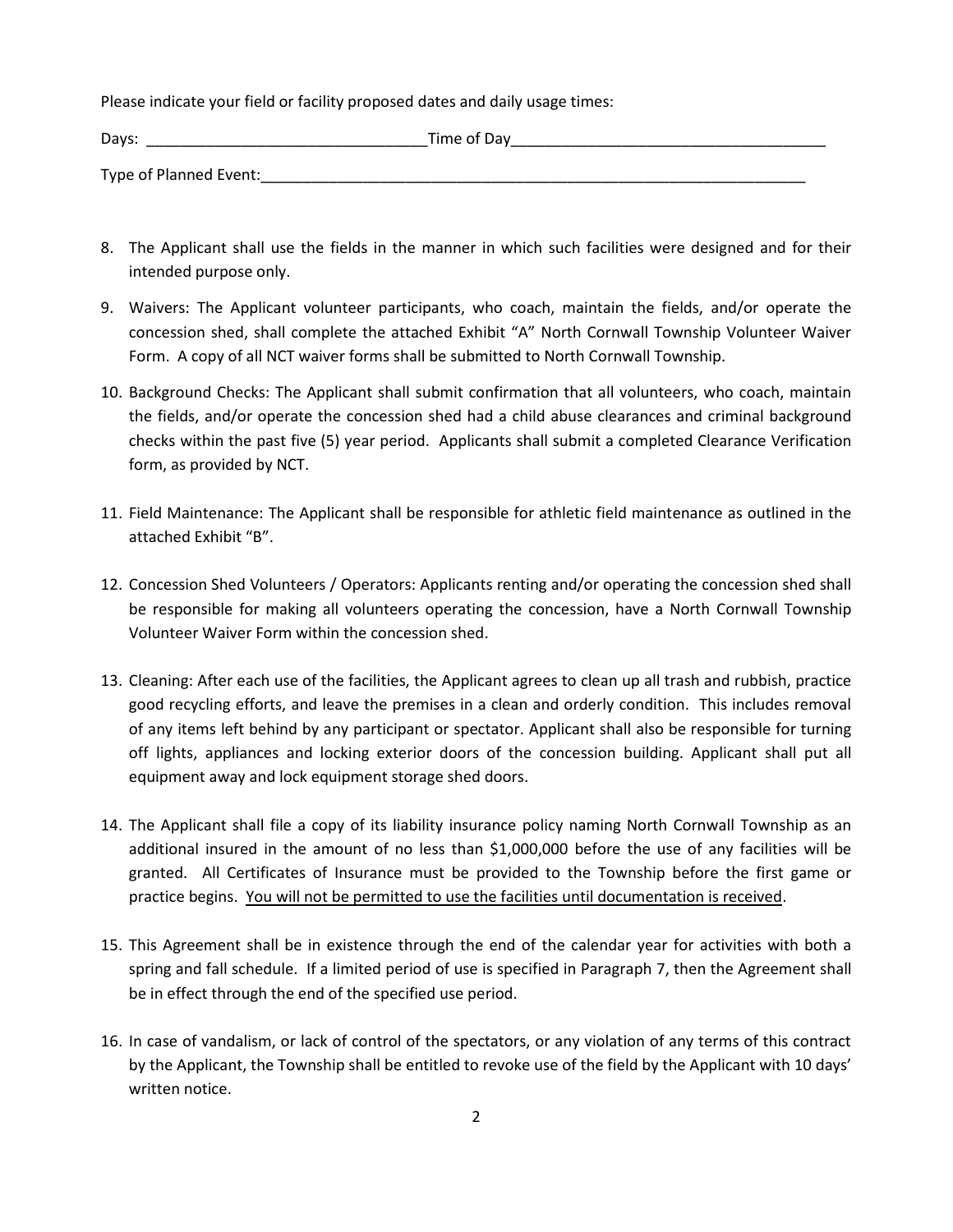- 17. The Township may charge penalties and fees if there are violations of this agreement.
- 18. The Township will not be responsible for any personal property of Applicant and/or any member of Applicant's organization that is brought onto Township property.
- 19. The Applicant must provide the Township office with a list of names of people eligible to sign out a key (if applicable) or given keyless door access codes (if applicable). Please note, the Township will not issue a key or access code to any person whose name is not on the list.
- 20. All keys must be returned to the Township office within two (2) weeks of the end of each season or the end of the requested use period. Please be aware the Township will charge the Applicant a penalty of \$5 per day, per key, each day after the  $15<sup>th</sup>$  day following the end of season/use period for all unreturned keys. Any keys NOT returned within thirty (30) days after the end of the season/use period will be deemed a lost key and the Applicant will be charged fees accordingly.
- 21. In the event of a lost key, it must be immediately reported to the Township office. The Applicant will be charged the cost of all replacement keys.
- 22. In the event of break-in, vandalization or theft to an equipment storage or concession buildings, the Township will immediately change locks and keys or delete and recode door access codes.
- 23. The Applicant will also follow all applicable guidelines, rules, and/or regulations as outlined in any Exhibits or Agreements attached to this document.
- 24. The Township will provide a minimum of one (1) portable toilet at the Snitz Creek Park and Dairy Road Field, and up to three (3) portable toilets at the Gloninger Woods Park. The portable toilet units will be placed as directed by the Township. If Applicant requests additional portable toilet units, the Applicant shall pay the weekly rental fee for any additional portable toilets.
- 25. The Applicant agrees to pay the Township the following per player fee for Non-Township residents who are rostered and participated in sports programs which utilize Township facilities.
	- Any Organized Sports or Youth Programs: \$15.00 per non-Township resident player.
- 26. Any Township resident or Non-Profit Applicant requesting use of Township facilities, shall pay the following fees:
	- Soccer or Baseball Fields: No rental fee. A \$15.00 cleanup and trash removal deposit fee will be required. If field is not damaged and the trash is removed by Applicant, the \$15.00 fee will be refunded.
	- Gloninger Woods Park Pavilions: No rental fee. A \$15.00 cleanup and trash removal deposit fee will be required. If the pavilion is clean and the trash is removed by Applicant, the \$15.00 fee will be refunded.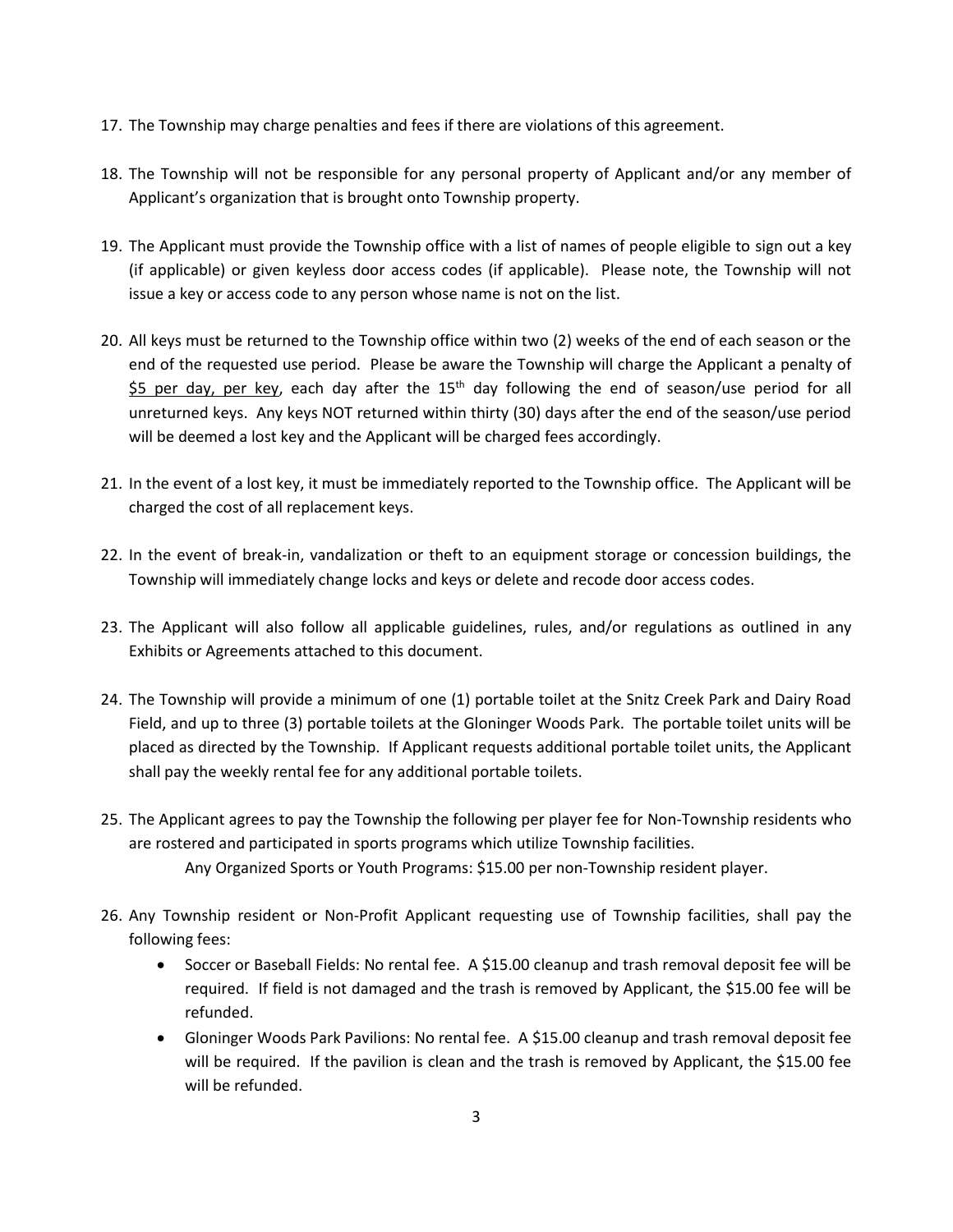- 27. Any Non-Township resident, Private or For-Profit Applicant requesting use of Township facilities, shall pay the following fees:
	- Soccer or Baseball Field: \$20 per hour. A \$15.00 cleanup and trash removal deposit fee will be required. If field is not damaged and the trash is removed by Applicant, the \$15.00 fee will be refunded.
	- Gloninger Woods Park Pavilion: \$15 per hour. A \$15.00 cleanup and trash removal deposit fee will be required. If field is not damaged and the trash is removed by Applicant, the \$15.00 fee will be refunded.
	- For other uses of the Township facilities, those fees will be established by the Township.
	- The Township may waive fees, in lieu of an agreeable form of reimbursement in writing, for use of the facilities.

This executed agreement along with fee of  $\qquad \qquad$   $\qquad \qquad$  dollars (\$ plus any penalties (if applicable) will be required prior to the authorization of use or rental of any field, pavilion, or other park facility authorization and any key or door access code issuance (if applicable).

| Applicant                      | Township of North Cornwall              |
|--------------------------------|-----------------------------------------|
| [Organization Name]            | Title of Township Representative        |
| Signature of Representative    | Signature of Township Representative    |
| Printed Name of Representative | Printed Name of Township Representative |
|                                |                                         |

Representative's 24-hour telephone number.

On the last page, please list of all Applicant's volunteers who have keys or door access codes: